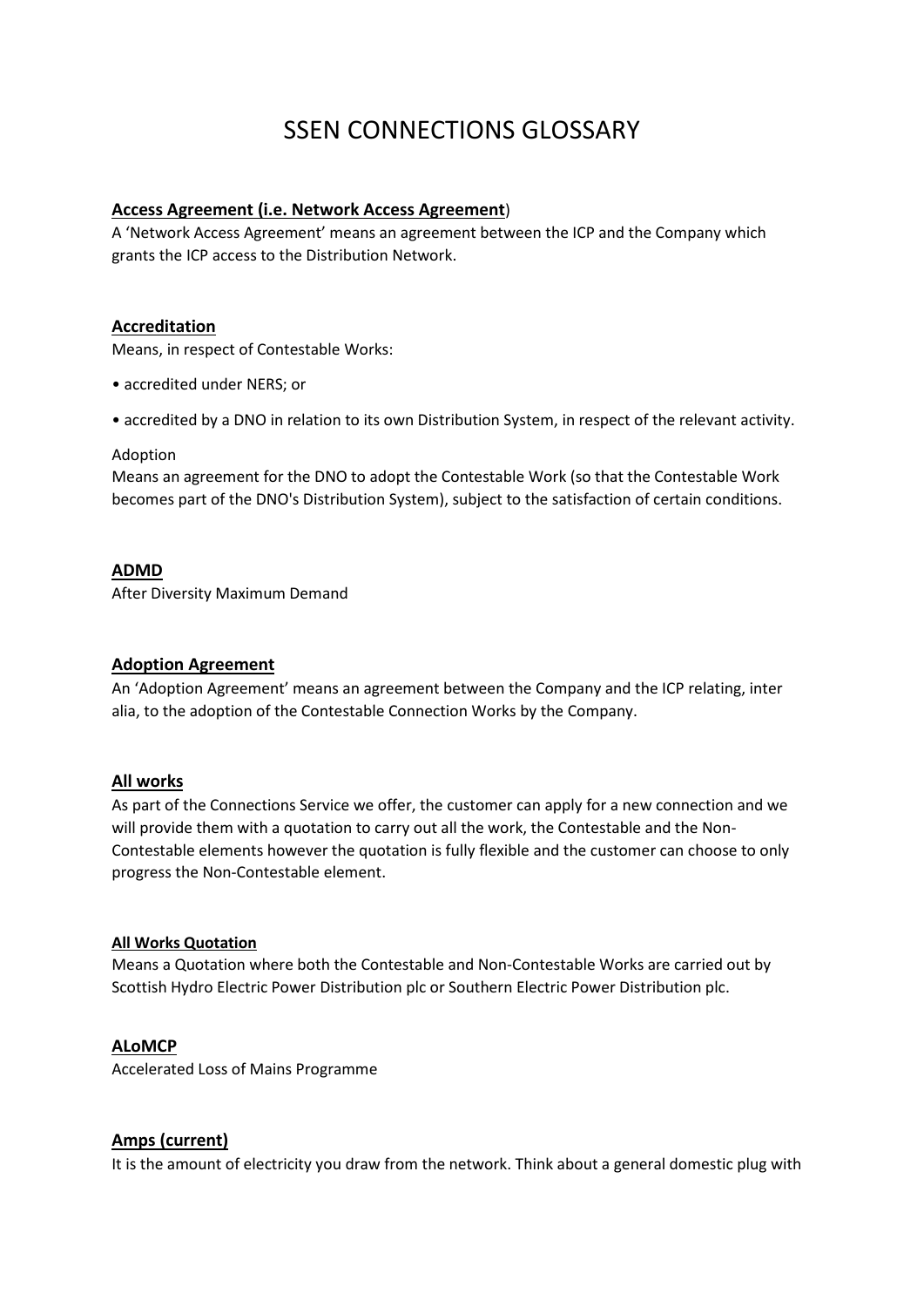13 amp fuse, this will only draw a maximum of 13 amps of electricity.

## **ANM**

Active Network Management

#### **Appendix G**

The appendix in the Connection and Use of System Code (CUSC) offer that summarises the contracted generation connected to a Grid Supply Point. This information forms the basis of the new SoW process whereby DNOs can work within materiality limits set by National Grid.

## **Bilateral Connection Agreement (BCA)**

A 'Bilateral Connection Agreement' is an agreement between us and another LDNO setting out the terms and conditions under which an embedded network shall be entitled to be and remain connected to the Distribution System.

## **BNO**

Building Network Operator

#### **CCMS / Connection Charging Methodology / Connection Charging Statement**

Means the methodology and statement as referenced in our Licence which provides a complete and documented explanation of the methods, principles and assumptions associated with our connection charges and related activities. The Connection Charging Statement sets out the basis of charges for the provision of a connection and is published on our website.

## **Connections Customer Steering Panel (CCSP)**

An annual engagement session which gives customers and stakeholders more influence over our connections service

## **CMZ**

Constraint Managed Zone

## **Connections Meetings**

Consists of Connection Surgeries and Pre-application meetings. Sessions for any customers who wish to discuss a project with us at any stage in the connections process. More information can be found in ou[r Connections Meetings Leaflet](https://www.ssen.co.uk/WorkArea/DownloadAsset.aspx?id=20123)

# **Connection Offer Expenses (COE)**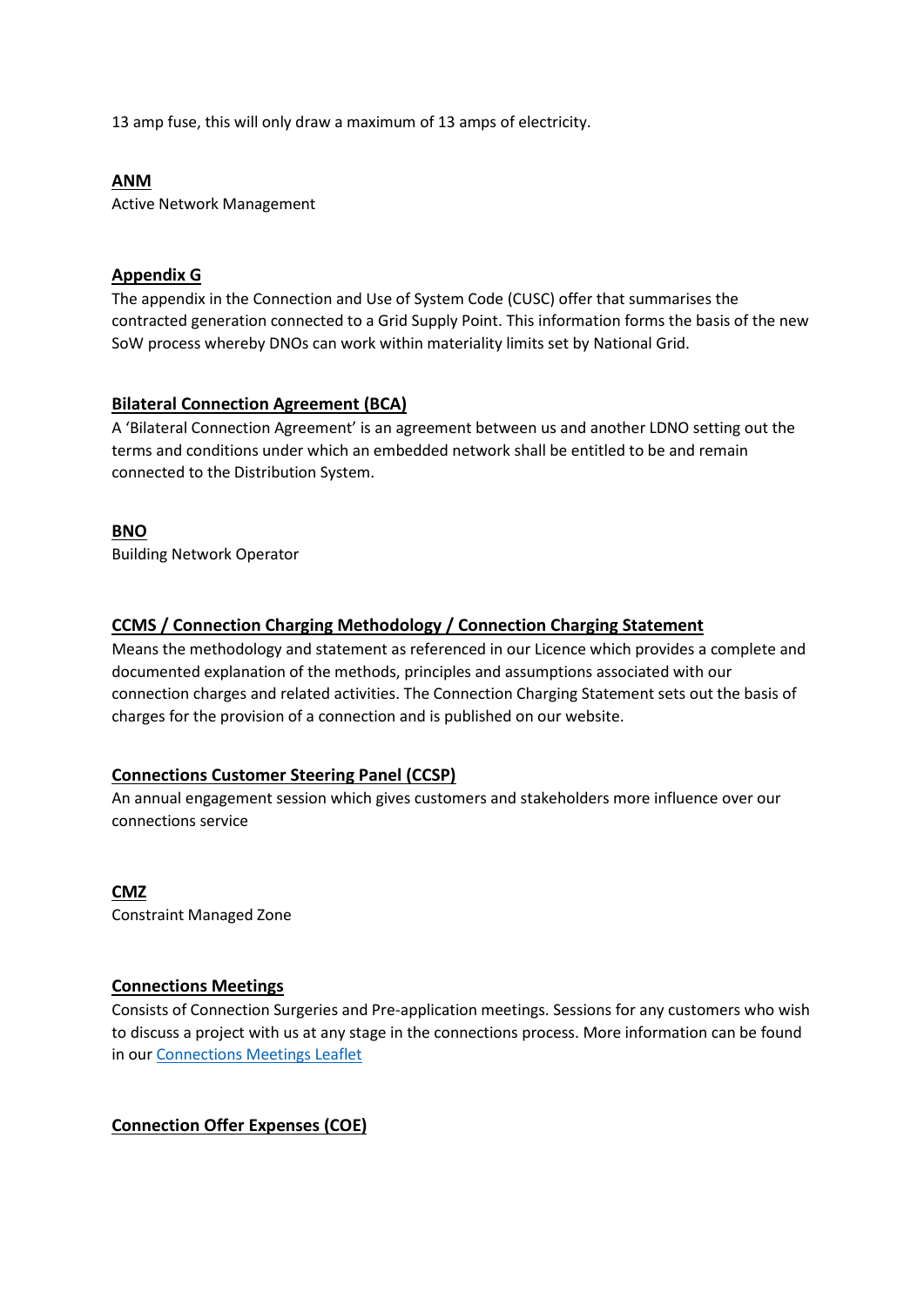The costs that we incur in producing your Connection Offer. For certain types of connections, Connection Offer Expenses will be required to be paid by you even if you do not wish to accept your Connection Offer. You can find our [Connection Offer Expenses user guide here](https://www.ssen.co.uk/connections/usefuldocuments/)

## **Competition and Markets Authority (CMA)**

The Competition and Markets Authority (CMA) is responsible for enforcing Competition Law through the Competition Act. The CMA is the primary UK authority in respect of competition law enforcement but regulators like Ofgem, Ofwat and Ofcom have concurrent powers. However the CMA must approve any enforcement action the regulator wishes to pursue and oversee how the regulator conducts each investigation.

# **Competition in Connections (CiC)**

The ability for a customer to seek connection to the network using a Lloyd's accredited ICP of their choice

# **Connection Agreement (CA)**

A 'Connections Agreement' is an agreement between Scottish Hydro Electric Power Distribution plc or Southern Electric Power Distribution plc and the customer to provide and maintain a connection to our Distribution Network. The terms and conditions of the Connection are set out in the Connection Agreement.

## **Connections Designer**

A Connections Designer is a quoter or designer who provides an All Works Quotation to a customer. Connections designers require to request Non-Contestable costs for an All Works Quotation from a Network Connections Designer.

## **Connections Guaranteed Standards of Performance**

Means the standards of performance set out under the Electricity (Connections Standards of Performance) Regulations 2015 and the Electricity Connections Distributed Generation Standards. Standards of performance.

## **Contestable Connections Services**

Also known as Contestable Works are works necessary for the provision of the connection which can also be undertaken by an ICP or an IDNO.

## **Contestable Works**

Also known as Contestable Connection Activities, are works necessary for the provision of the Connection which in accordance with our Connection Charging Methodology Statement can also be undertaken by an ICP or an IDNO.

# **Cost Apportionment**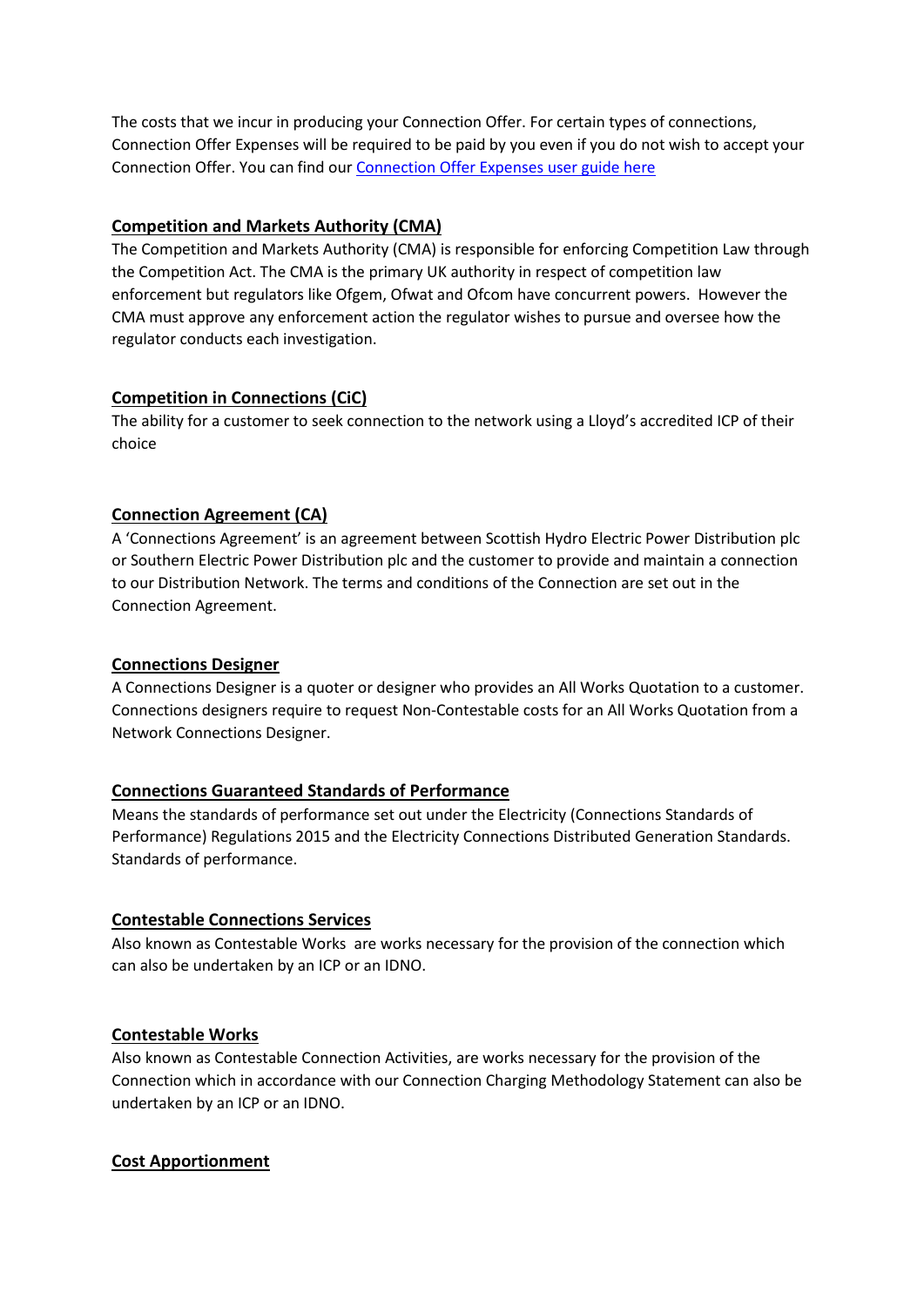When the cost items cannot be accurately allocated to a particular cost centre, then such items of cost are pro-rated amongst various cost objects, on an equitable basis. This is known as cost apportionment. It is the distribution of different cost items in proportions to the cost unit or cost centre on a suitable basis. Apportionment of cost refers to the distribution of various overhead items, in proportion, to the department on a logical basis. The apportionment will share the cost among multiple cost units, in the proportion of expected benefit received.

# **CT**

Current transformer

## **COVID-19**

Coronavirus pandemic

## **DER**

Distributed Energy Resources

## **Distributed Generation (DG)**

Means an installation as defined under the Licence comprising plant or apparatus for the production of electricity that is directly connected to the licensee's Distribution System or is connected to that system through one or more electricity networks (other than through an onshore Transmission System) that are directly connected to it.

## **Distribution Code**

Means the Distribution Code that Scottish Hydro Electric Power Distribution plc and Southern Electric Power Distribution plc is required to have in force and maintain under its Licence.

## **Distribution Licence / Licensee**

Also known as Electricity Distribution Licence means a licence granted or treated as granted under section 6 (1) (c) of the Electricity Act 1989 that authorises an electricity distributor to distribute electricity.

## **Distribution Network Operator (DNO)**

Responsible for owning, operating and maintaining the electrical network in their geographical licence areas.

## **Distribution System**

Means the system as defined under Licence consisting (wholly or mainly) of electric lines owned or operated by an authorised distributor that is used for the distribution of electricity from grid supply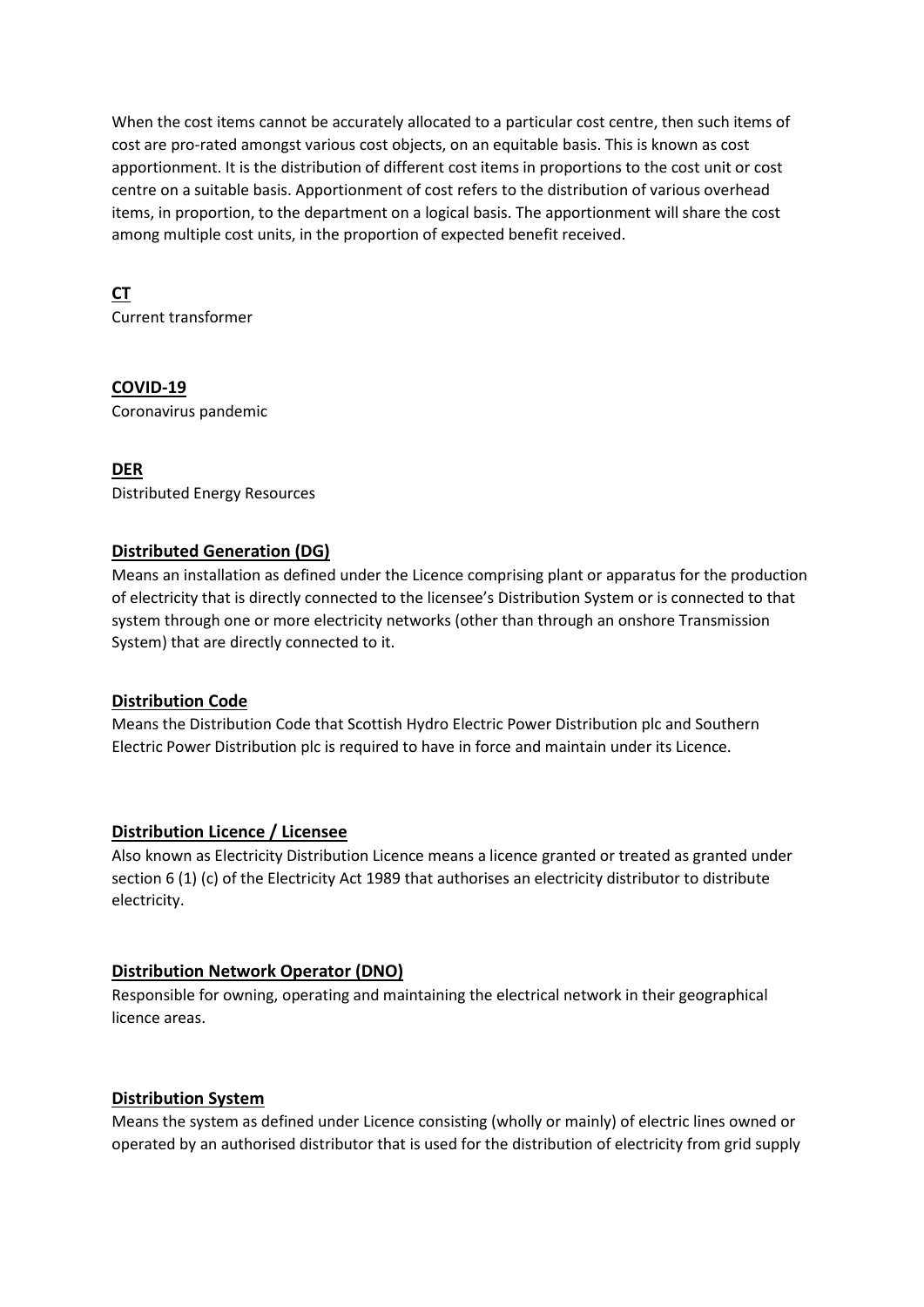points or generation sets or other Entry Points to the points of delivery to Customers or Users.

# **DSO**

Distribution System Operator

## **Earthing**

If there is a fault in your electrical installation you could get an electric shock if you touch a live metal part. This is because the electricity may use your body as a path from the live part to the earth part. Earthing is used to protect you from an electric shock. It does this by providing a path (a protective conductor) for a fault current to flow to earth. It also causes the protective device (either a circuitbreaker or fuse) to switch off the electric current to the circuit that has the fault.

# **ECCR (The Electricity Connection Charges Regulations)**

Means the Electricity (Connection Charges) Regulations 2017, also known as the 'Second Comer Regulations'.

# **EGCA**

Embedded Generation Connection Agreement

**EV** Electric Vehicle

# **Expert Panel**

A panel of Connections stakeholders chosen by their peers to represent their respective stakeholder groups

## **FAQ**

Frequently Asked Questions

## **Fin Con**

A term used in PROMIS meaning final connection.

## **Flexible Connections**

We want to make sure that the rules governing how electricity is bought and delivered will allow consumers and industry to draw as much benefit as they can from network flexibility. We define flexibility as 'modifying generation and/or consumption patterns in reaction to an external signal (such as a change in price) to provide a service within the energy system'. Our customers may wish to connect to our network but due to constraints are unable to. Therefore Scottish and Southern Electricity Networks have developed a suite of alternative and flexible connections. These allow our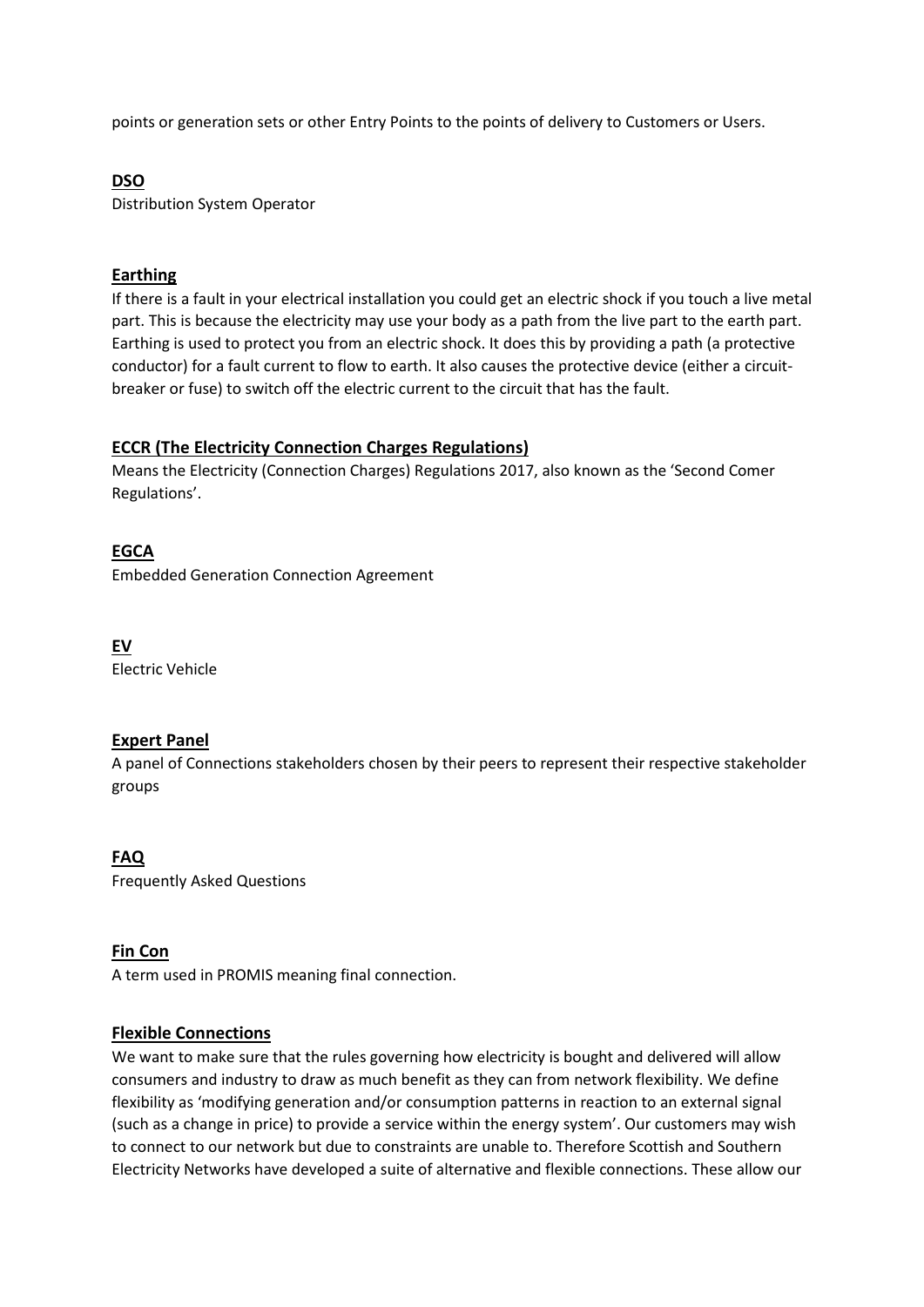customers to connect to the network as an alternative to reinforcement or until reinforcement is completed. Our customers may request or be offered this type of connection either by directly asking or as an alternative to a previous traditional connection offer.

## **Framework partners/agreement**

A framework is generally seen as an overarching agreement between buying and supplying parties which outlines the principles under which contracts can be placed. The framework operates as a general 'umbrella agreement' that sets out the terms under which individual contracts can be made throughout the period of the framework. A framework does not guarantee any award of business or commit a buyer to making any purchases. It is the contracts placed under the framework that commit buyers and suppliers to one another. The framework partner would then be the company we have the agreement with.

#### **Guaranteed Standards**

The Quality of Service Guaranteed Standards are guaranteed standards of service levels that must be met by each distribution company. These standards have been set by OFGEM to guarantee a level of service that is reasonable to expect companies to deliver in all cases. OFGEM monitor and enforce the guaranteed standards relating to quality of supply. The guaranteed standards cover 12 key service areas, including supply restoration, connections and voltage quality.

#### **G81 Library**

Library of technical specification and standards documents

#### **EREC G99**

Engineering Recommendation G99 replaces Engineering Recommendation G59 and details the requirements for generation equipment connecting to distribution networks. The new G99 standard has more onerous operating requirements compared to the previous G59 standard, especially for generation schemes that are 1MW or larger.

#### **EREC G98**

The purpose of Engineering Recommendation G98 is to explain the technical requirements for connection of Micro-generators for operation in parallel with a public Low Voltage Distribution Network, by addressing all technical aspects of the connection process, from standards of functionality to on-site commissioning.

#### **EREC G100**

Engineering Recommendation G100 is a Technical Guidance for Customer Export Limiting Schemes, a document published by ENA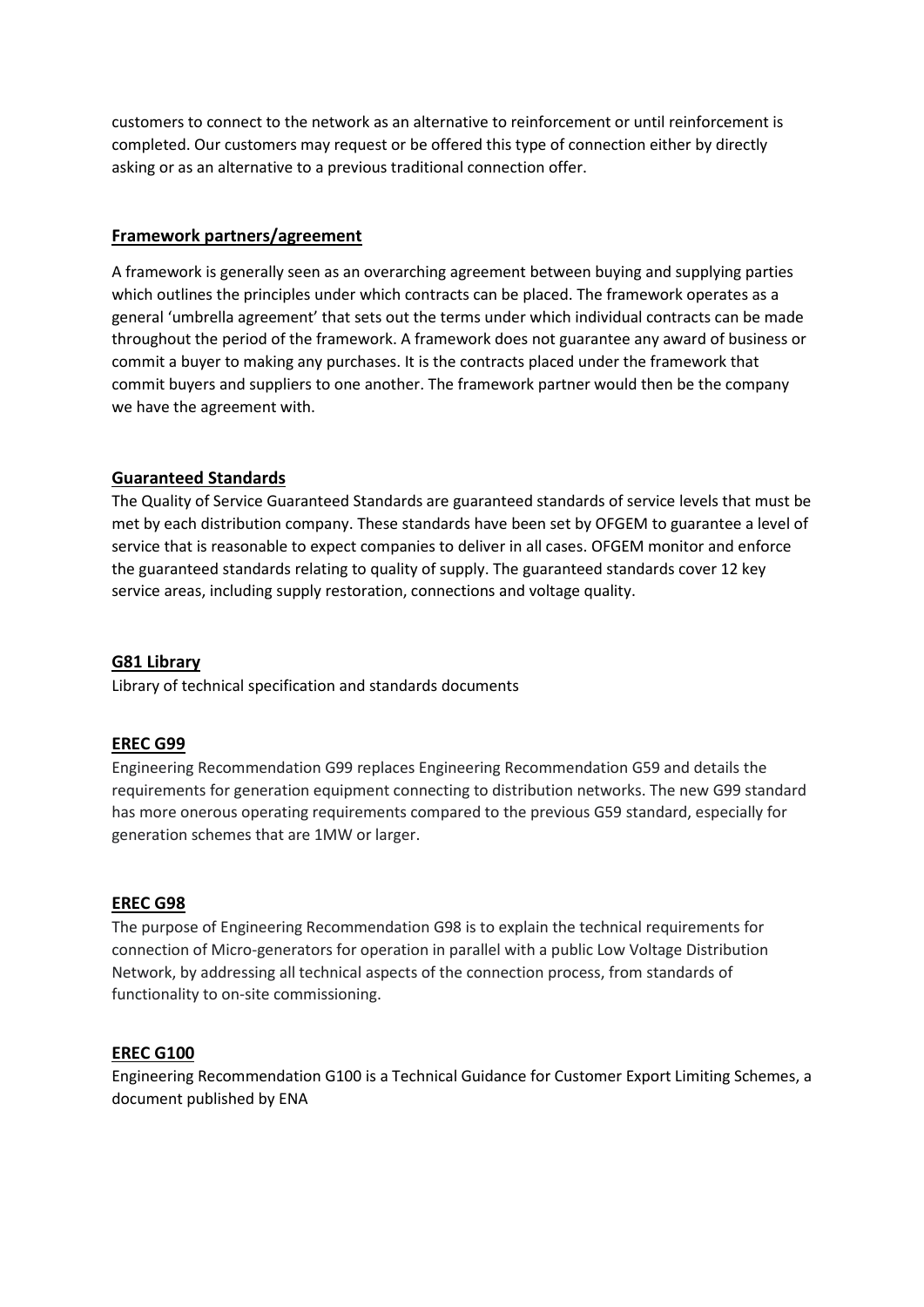**GDPR** General Data Protection Regulation

# **Geographical Information System (GIS)**

A system that spatially maps out our electricity distribution network assets. SSEN's GIS is called Electric Office (EO)

## **Grid Supply Point (GSP)**

The point at which electricity enters the distribution network, leaving the transmission network

#### **Heat Maps**

Maps of our HV network, colour coded based on the available capacity on any given circuit

#### **Incentive on Connections Engagement (ICE)**

A regulatory incentive for all DNOs to engage with connections stakeholders

#### **Independent Connection Provider (ICP)**

If accredited and registered with Lloyds, Independent Connection Providers can compete with DNOs to provide Contestable Connection Services.

## **Independent Distribution Network Operator (IDNO)**

IDNOs develop, operate and maintain local electricity distribution networks which are directly connected to the Distribution Network Operator (DNO) networks or indirectly to the DNO via another IDNO.

**ISG** Internal Steering Group

**IWG** Internal Working Group

#### **LDNO**

Means Licensed Distribution Network Operator. Scottish Hydro Electric Power Distribution plc and Southern Electric Power Distribution plc are licensed distribution network operators (DNOs).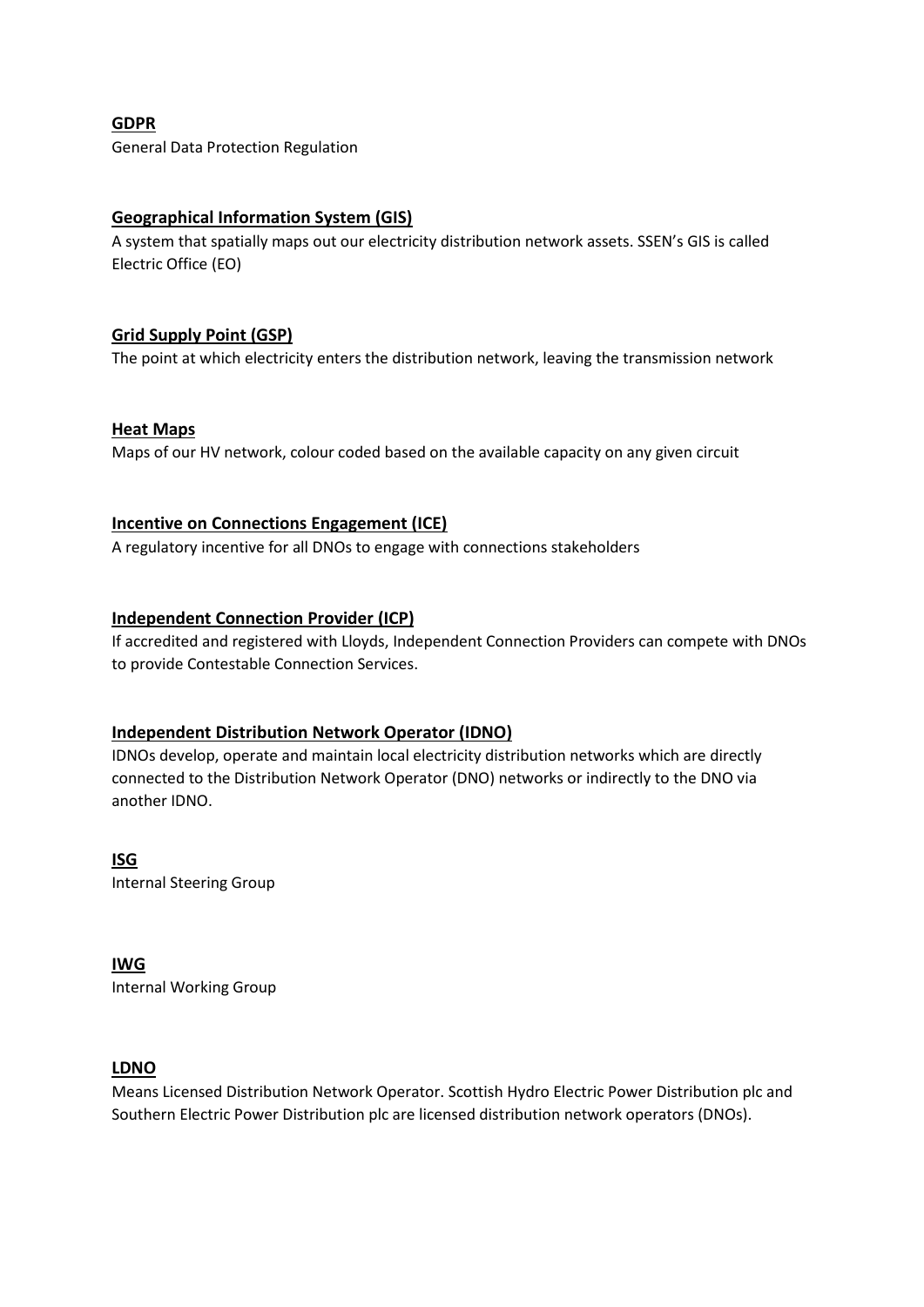## **Interactivity**

'Interactivity' occurs where we receive more than one application making use of the same parts of the network, or where applications have a material effect on earlier applications. Interactivity means that the validity of one quotation is dependent on the outcome of the other. Where there are multiple customers applying to make use of the same parts of the network, we have an 'interactive queue'. Queue position is determined by the date we received a 'competent' application

Where we refer to 'Conditional' and 'Unconditional' in this section, this relates only to the interactivity process and not any other terms or conditions in the connection Offers.

An Unconditional Offer means that this customer has first refusal on the connection and their Offer is not dependent on the acceptance of any of the other applicants in the interactivity queue.

Conditional Offers are made on the premise that all Offers ahead of them in the interactivity queue are not accepted. If any of the connection Offers ahead of them in the interactivity queue do accept and the network can't accommodate the next Offer, then the Offer is withdrawn by the network company irrespective of whether the customer has accepted or not.

**LEO**

Local Energy Oxfordshire

## **LOA**

A Letter of Authority (LOA) from the landowner authorising the company to make the application on their behalf.

For ICP/IDNOs for unmetered works - A Letter of Authority (LOA) from the Asset Owner/End User, authorising the ICP to make the application on their behalf.

#### **Margin**

Means a monetary sum, forming part of a Connection Charge, which is in addition to the cost estimated to be incurred by SHEPD/SEPD in providing the Connection Activity that is the subject of that charge.

## **Market Segment**

Means one of the nine Market Segments specified in CRC 2K (Margins on licensee's Connection Activities) of the electricity distribution licence.

#### **For demand connections:**

(a) LV work: low voltage Connection Activities involving only low voltage work, other than in respect of Excluded Market Segments;

(b) HV work: low voltage or high voltage Connection Activities involving high voltage work (including where that work is required in respect of Connection Activities within an LVSSA or LVSSB connection);

(c) HV and EHV work: low voltage or high voltage Connection Activities involving extra high voltage work; and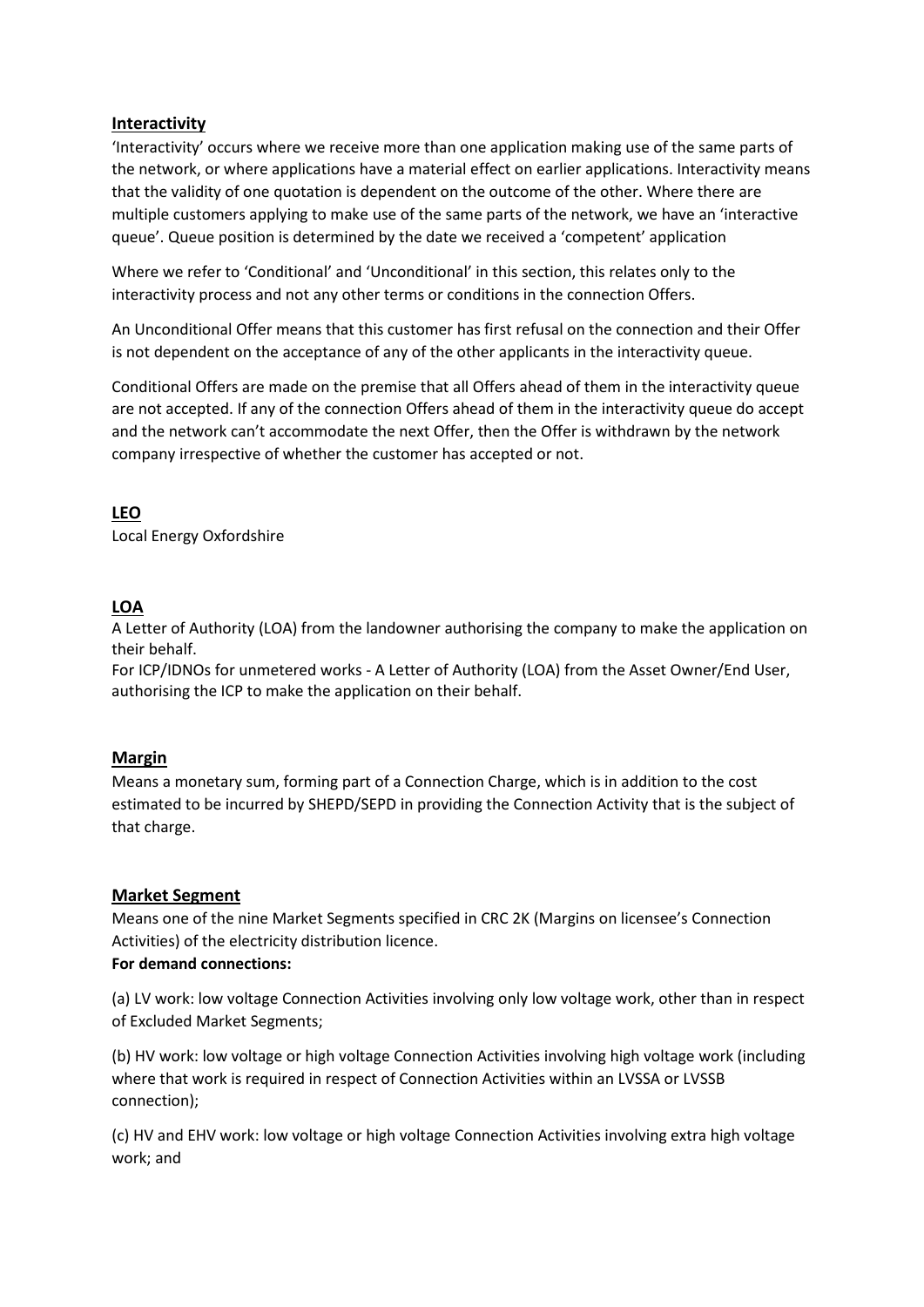(d) EHV work and above: extra high voltage and 132kV Connection Activities.

#### **For distributed generation connections:**

(a) LV work: low voltage Connection Activities involving only low voltage work; and

(b) HV and EHV work: any Connection Activities involving work at high voltage or above.

#### **For unmetered connections:**

(a) LA work: new Connection Activities in respect of local authority premises; (b) PFI work: new Connection Activities under private finance initiatives; and

(c) Other work: all other non-local authority and non-PFI unmetered connections work.

#### **Milestone**

Represents a significant stage in our internal connections process. PROMIS will use the milestone to notify the relevant department that a task needs to be actioned.

#### **MPAN**

Meter Point Administration Number

## **Natural Monopoly**

when one party controls the supply of goods or services and / or the most efficient number of organisations in the industry is 1. DNOs are natural monopolies, and because of this all DNOs are regulated to protect the consumer.

## **Network Connections Designer**

Where the term "Network Connections Designer" is used in this document this represents a quoter or designer who provides Non-Contestable Quotation to a customer and / or Non-Contestable costs and information to a Connections Designers for All Works Quotations. Additionally, Network Connections Designers provide Quotations for wholly Non-Contestable projects such as diversions and service alterations.

#### **NGESO**

National Grid Electricity System Operator

## **Non-Contestable Connections Services**

Those services which are necessary for the provision of a connection but cannot be provided by a person other than Scottish Hydro Electric Power Distribution (SHEPD) or Southern Electric Power Distribution (SEPD).

## **Non-Contestable Works**

Also known as Non-Contestable Connections Services are those services which are necessary for the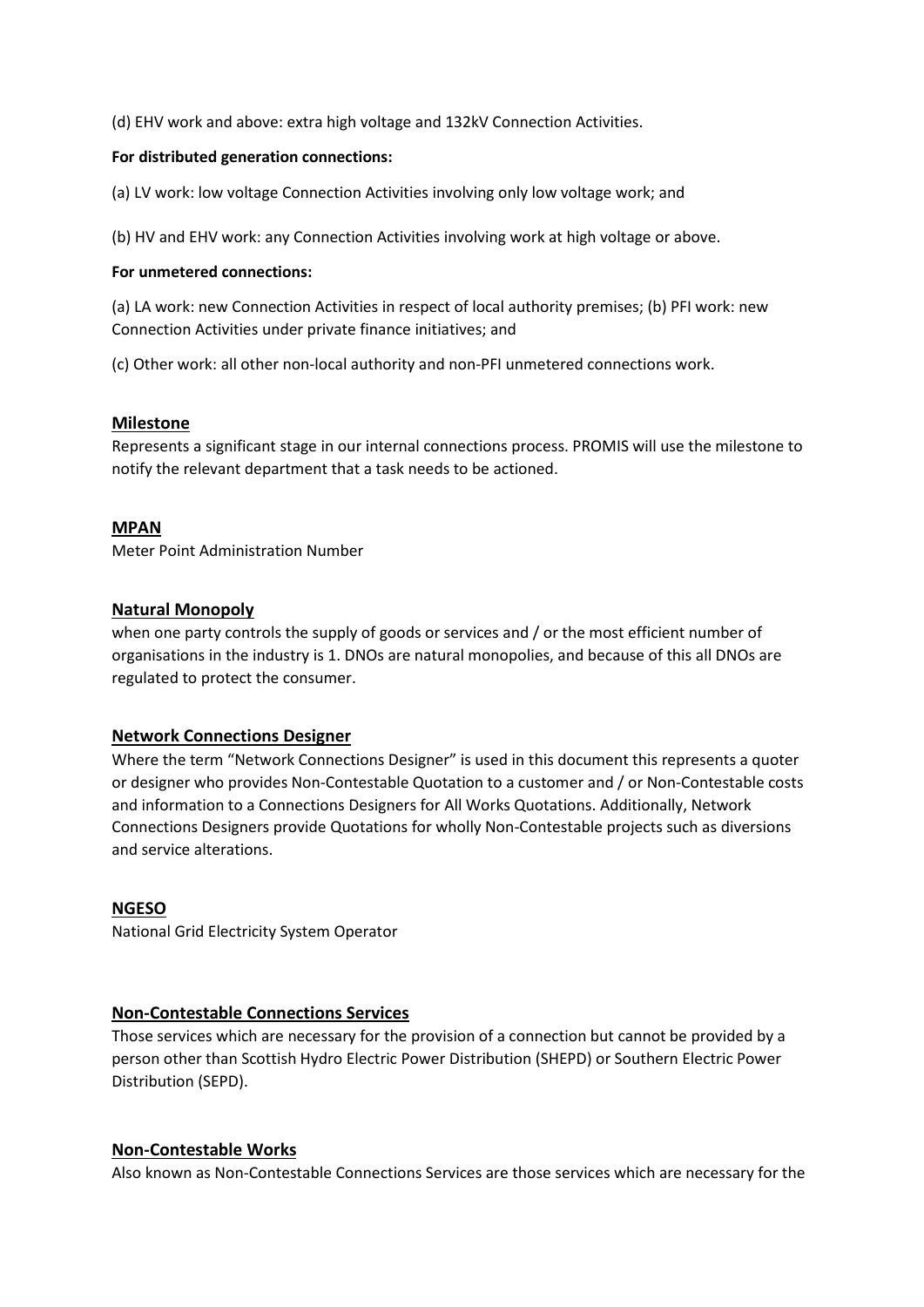provision of a connection and in accordance with our Connection Charging Statement, cannot be provided by a person other than Scottish Hydro Electric Power Distribution plc or Southern Electric Power Distribution plc.

# **PFR**

Part-Funded Reinforcement

# **POC**

Means 'Point of Connection' which is the point (or points) of physical connection to our existing Distribution System

or

The point on the licensee's Distribution System at which the Premises will be directly or indirectly connected to that system.

# **POS**

Means 'Point of Supply' which is the point (or points) of physical connection of the electricity supply into the property.

# **Project progression**

A national grid process that allows customers to connect at a grid supply point under Appendix G that has no head room

## **PROMIS**

PROMIS is Scottish and Southern Energy Power Distribution's (SSEPD's) Project Management Information System for quoting and managing rechargeable works, from the initial enquiry stage through to construction and financial closure of jobs.

# **PROMIS Estimating Screens**

These screens contain the designer's description of the works required and allow them to build the Quotation using the cost of materials required.

# **Quotation/Quote**

Quotation means information provided by SEPD and/or SHEPD in writing, following a Request for Quotation, and includes information relating to the POC, a statement of the charges that will apply in accordance with the Licence and the Charging Methodology, and any other information reasonably requested by the applicant. For the avoidance of doubt, the term Quotation includes All Works Quotations and POC Quotations.

## **Queue Management**

The process of better management of slow-moving contracts to release unused capacity

**Q&A** Question and Answer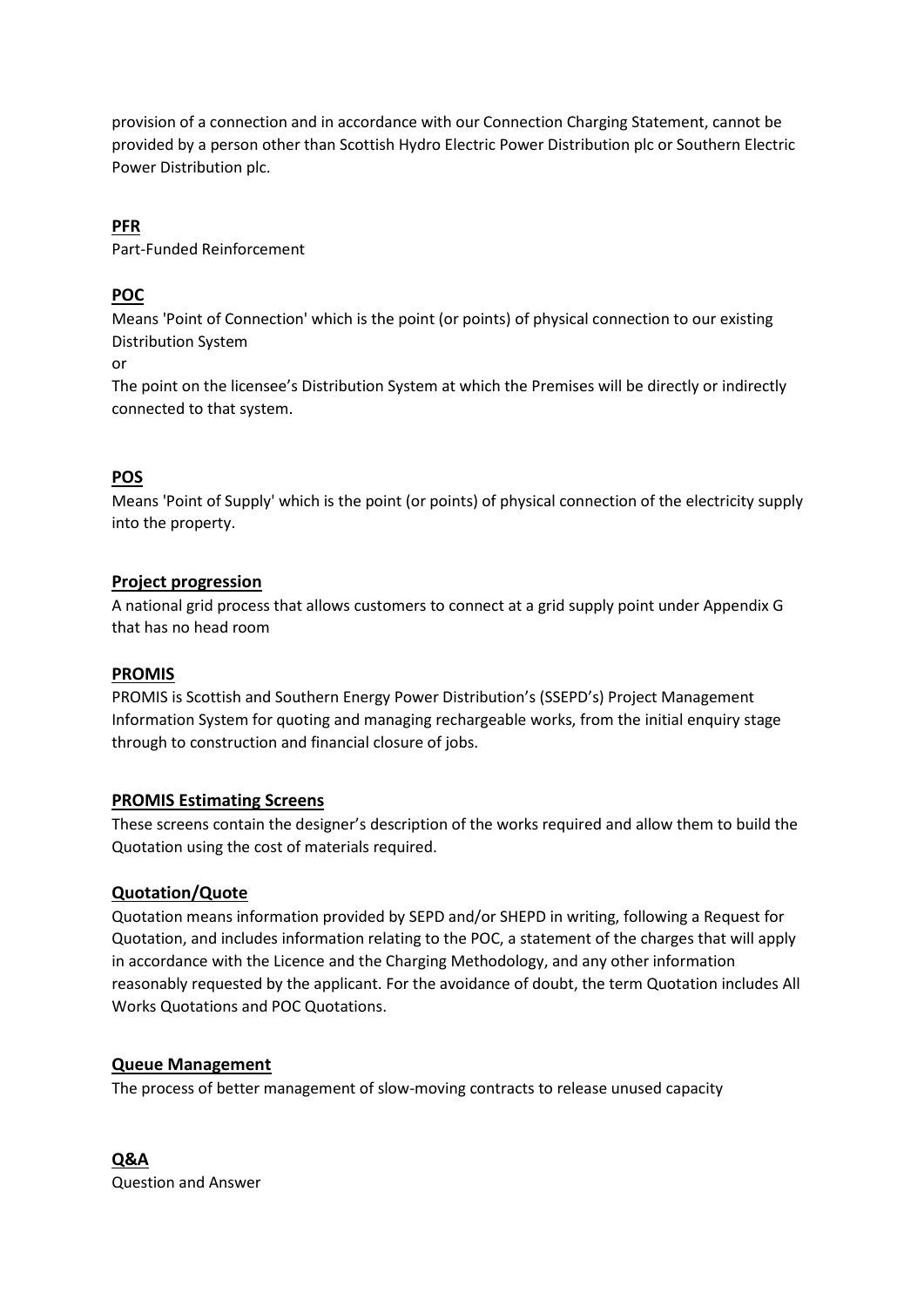## **RIIO-ED1**

Price control period running from 2015-2023

## **RIIO-ED2**

Price control period running from 2023-2028

#### **Second Comer**

'Second Comer' also known as a "subsequent contributor", in relation to a second connection, means a person who has—

- (a) obtained the second connection; and
- (b) received a demand for a reimbursement payment

Under ECCR.

# **Solar Photo Voltaic (PV)**

Solar panel electricity systems, also known as solar photovoltaics (PV), capture the sun's energy using photovoltaic cells. These cells don't need direct sunlight to work – they can still generate some electricity on a cloudy day. The cells convert the sunlight into electricity, which can be used to run household appliances and lighting.

## **SAVE**

Solent Achieving Value from Efficiency

## **SCMZ**

Social Constraint Managed Zone

## **Southern Electric Power Distribution (SEPD)**

Distribution area for the south central part of England that is part of SSEN

## **Scottish Hydro Electric Power Distribution (SHEPD)**

Distribution area for the northern part of Scotland that is part of SSEN

## **Statement of Works (SoW)**

A process that should be followed when it is identified that a generator seeking a connection to a DNO's network may have an impact on the transmission network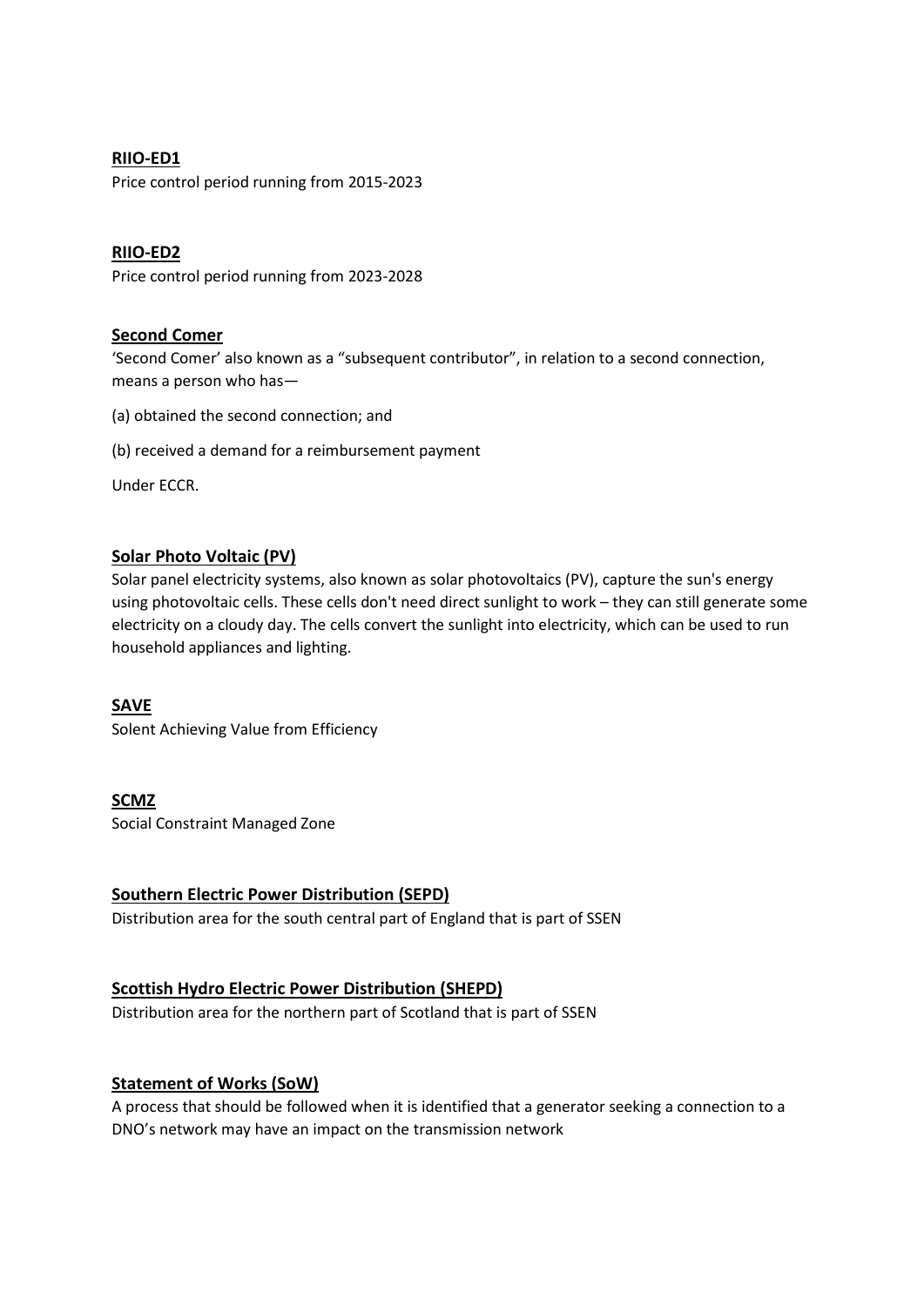## **SPEN**

Scottish Power Energy Networks

## **SSEN**

Scottish and Southern Electricity Networks

## **Substation**

The part of our network where distributed generation is connected and we transfer power across boundaries, either by voltage level or a customer's point of common coupling

## **The Competition Act 1998**

The Competition Act 1998 is based on European Law and reflects Articles 101 & 102 of the Treaty of the functioning of the European Union.

## **The competition act is designed to prohibit:**

Agreements between Business, Decisions between Associations of Business or practices which result in the prevention, restriction, or distortion of fair competition in the United Kingdom. Abuse of a dominant position within the UK or any part of the UK.

## **Time to Connect**

The time taken (in Working days) to complete a connection, once acceptance is received of a quotation.

## **Time to Quote**

The time taken (in Working Days) to issue a connection quotation, from the receipt of an initial application.

**UKPN** UK Power Networks

## **Unmetered Connection**

An 'Unmetered Connection' means a Connection to allow a supply of electricity to a particular piece of electrical equipment that draws a current and is connected to the distribution network without a meter.

## **Unmetered Supply**

Means a supply of electricity to premises that is not being measured by Metering Equipment for the purpose of calculating the charges for that supply.